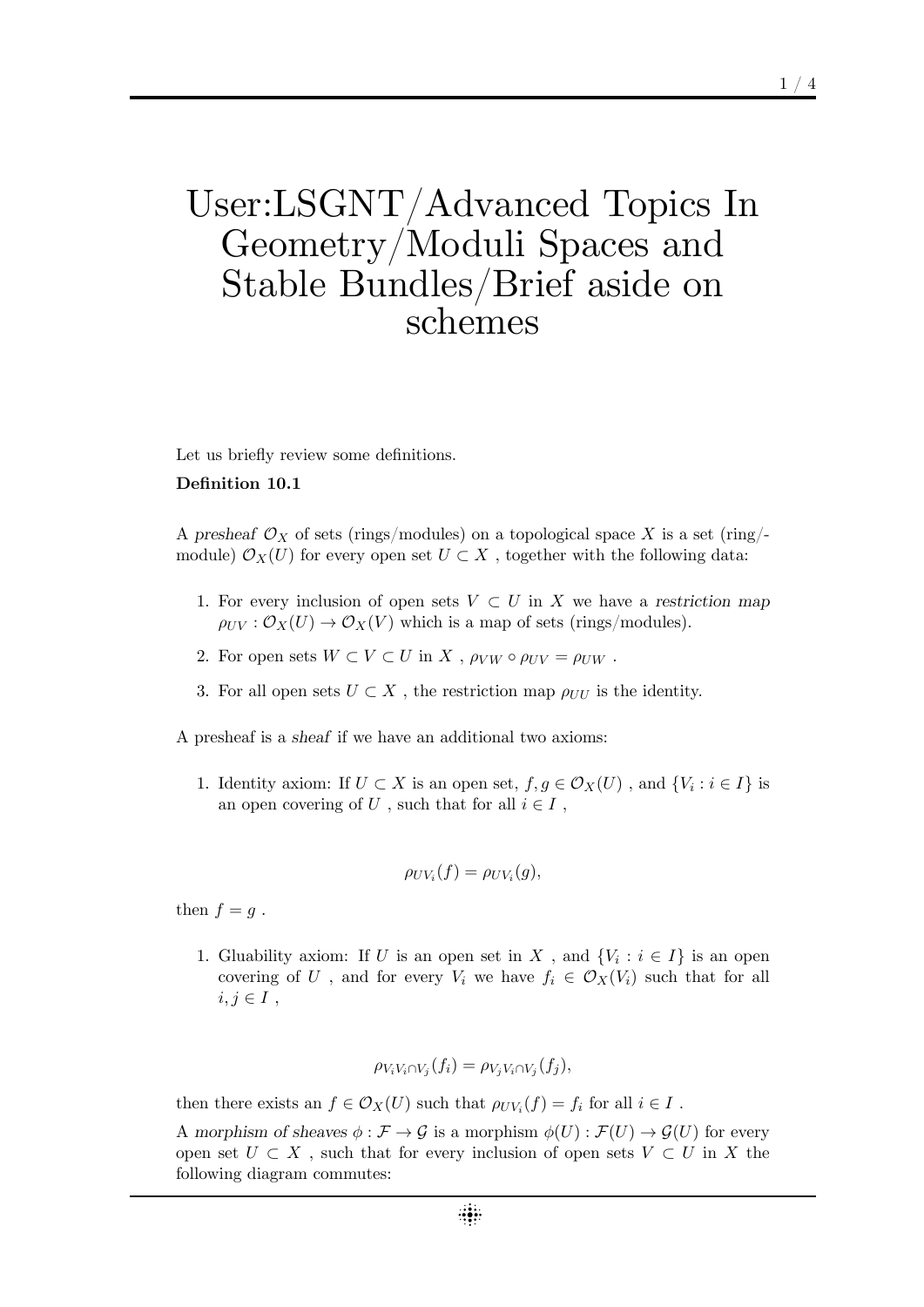$$
\mathcal{F}(U) \xrightarrow{\phi(U)} \mathcal{G}(U)
$$

$$
\downarrow_{\rho_{UV}^{\mathcal{F}}} \qquad \qquad \downarrow_{\rho_{UV}^{\mathcal{G}}} \mathcal{F}(V) \xrightarrow{\phi(V)} \mathcal{G}(V).
$$

For  $x \in X$ , the *stalk* at  $x$  is the set of equivalence classes  $\{[(f, U)] : f \in$  $\mathcal{O}_X(U), x \in U$ } under the equivalence relation  $(f, U) \sim (g, V)$  if there exists an open  $x \in W \subset U \cap V$  such that  $\rho_{UW}(f) = \rho_{VW}(g)$ . We denote the germ  $[(f, U)]$ as  $f_x$ .

Presheaves can be made into sheaves by sheafification. This can be expressed by a universal property, and hence is unique up to unique isomorphism.

Let  $\pi$  :  $X \to Y$  be a continuous map of topological spaces, and  $\mathcal{O}_X$  a sheaf on *X*. The *direct* image  $\pi_*(\mathcal{O}_X)$  of  $\mathcal{O}_X$  is the presheaf on *Y* given by, for  $V \subset Y$ open,  $\pi_* \mathcal{O}_X(V) = \mathcal{O}_X(\pi^{-1}(V))$ . This is in fact a sheaf. There is also a pullback of a sheaf,  $\pi^* \mathcal{O}_Y$ .

### **Definition 10.2**

A ringed space is a topological space X together with a sheaf of rings  $\mathcal{O}_X$  on *X*. A morphism of ringed spaces  $(\pi, \pi_{\#}) : (X, \mathcal{O}_X) \to (Y, \mathcal{O}_Y)$  is a continuous map of topological spaces  $\pi : X \to Y$ , and a morphism of sheaves on Y,  $\pi_{\#}: \mathcal{O}_Y \to \pi_* \mathcal{O}_X$ . Equivalently, we could define  $\pi_{\#}$  to be a morphism of sheaves on *X*,  $\pi^*(\mathcal{O}_Y) \to \mathcal{O}_X$ . A *locally ringed space* is a ringed space such that ring of germs at each point is local. A *morphism of locally ringed spaces* is a morphism of ringed spaces, with the additional requirement that it takes the maximal ideal of the germ in *X* to the maximal ideal of the germ in *Y* for every  $x \in X$ . Morphisms of locally ringed spaces induce maps of stalks. That is, if  $x \in X, y = \pi(x)$ , there is induced morphism of rings  $\mathcal{O}_{Y,y} \to \mathcal{O}_{X,x}$ ,  $[(f,U)] \mapsto [(\pi_*(U)(f), \pi^{-1}(U))]$ where  $\pi_{\#}(U)(f) \in \pi_{*} \mathcal{O}_X(U) = \mathcal{O}_X(\pi^{-1}(U))$  as needed.

A commutative ring with unity can be made into a locally ringed space using the Spec functor. Let R be a ring. As a topological space, let  $Spec = \{p :$ *p* is a prime ideal of *R}* . Define maps

 $Z(-)$ : {ideals in  $R$ }  $\longrightarrow$  { sets in *Spec* },  $Z(S) = \{p \in Spec | S \subset p\}$ ,  $I(-):$  {sets in  $Spec$ }  $\longrightarrow$  {ideals in  $R$ },  $I(K) = \{f \in R | f \in p$  for all  $p \in K\}$ .

The *Zariski topology* on *Spec* is defined by saying  $Z(S)$  is closed for every  $S \subset R$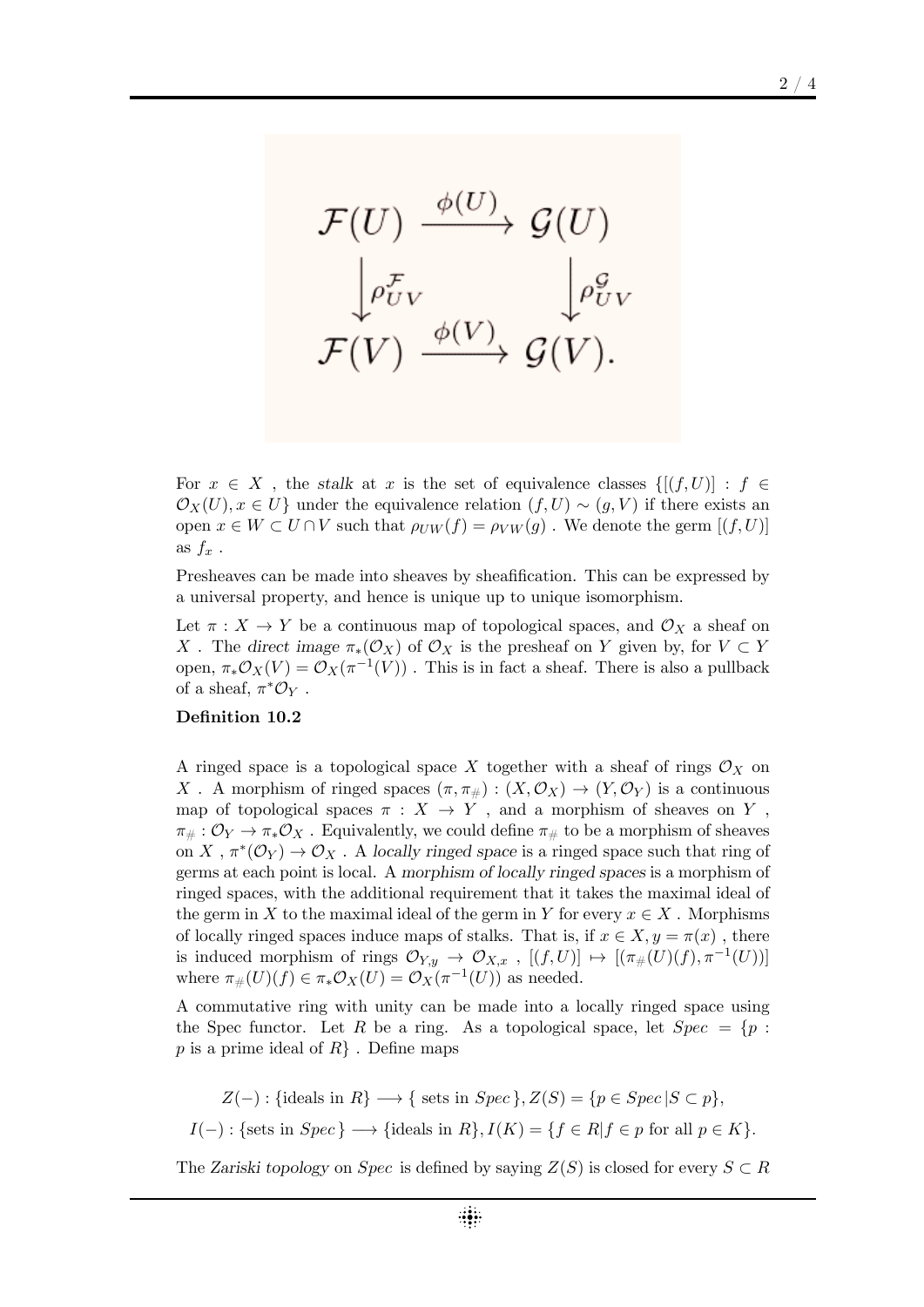. The following lemma lists some well-known facts about these maps. **Lemma 10.1**

Let *R* be a ring,  $J \subset R$  an ideal in  $R$ , and  $K \subset Spec$  a closed set.

- 1.  $J \subset I(Z(J)).$
- 2.  $K = Z(I(K)).$
- 3.  $I(Z(J)) = \sqrt{J}$ , where  $\sqrt{J} = \{f |$  there exists  $n \in \mathbb{N}$  such that  $f^n \in J\}$ .

The topology on *Spec* has as an open basis  $D(f) = \{p \in Spec | f \notin p\}$  for all *f ∈ R* . We think of elements in *R* as functions on *Spec* , where the value of *f* at *p* is the projection of *f* in *R*/*p* . However, because of nilpotents (which are precisely elements in  $\bigcap_{p \in Spec} p$  ), functions may not be determined by their values at points. In the particular case of the ring  $R = K[X_1, \ldots, X_n]$ , where K is an algebraically closed field, functions (elements in *R* ) are determined by their values on the spectrum, and moreover, they are determined by their value at the maximal ideals of *R* , which are in one to one correspondence with elements in *K<sup>n</sup>* .

The ringed space  $Spec = (X, \mathcal{O}_R)$  is  $X = Spec$  as a topological space, together with the sheaf on the base of distinguished open set (sets of the form  $D(f)$ *, f*  $\in$  *R* ), where  $\mathcal{O}_R(D(f))$  is the localization of R at the set of all elements  $g \in R$ :  $D(f) \subset D(g)$ . This in fact defines a sheaf on a base. An affine scheme is a ringed space which is isomorphic to  $(Spec, \mathcal{O}_R)$  for some ring  $R$ . A scheme is a ringed space  $(X, \mathcal{O}_X)$  which can be covered by open sets such that  $(U, \mathcal{O}_X|_U)$  is an affine scheme. If  $\phi: R \to S$  is a morphism of commutative rings, then it induces a morphisms of affine sheaves  $Spec \rightarrow Spec$ . We want morphisms of schemes to locally look like the morphisms that arise in this way. One can define morphisms of schemes like this, but equivalently, morphisms of locally ringed spaces coincide with them, which gives an alternative definition.